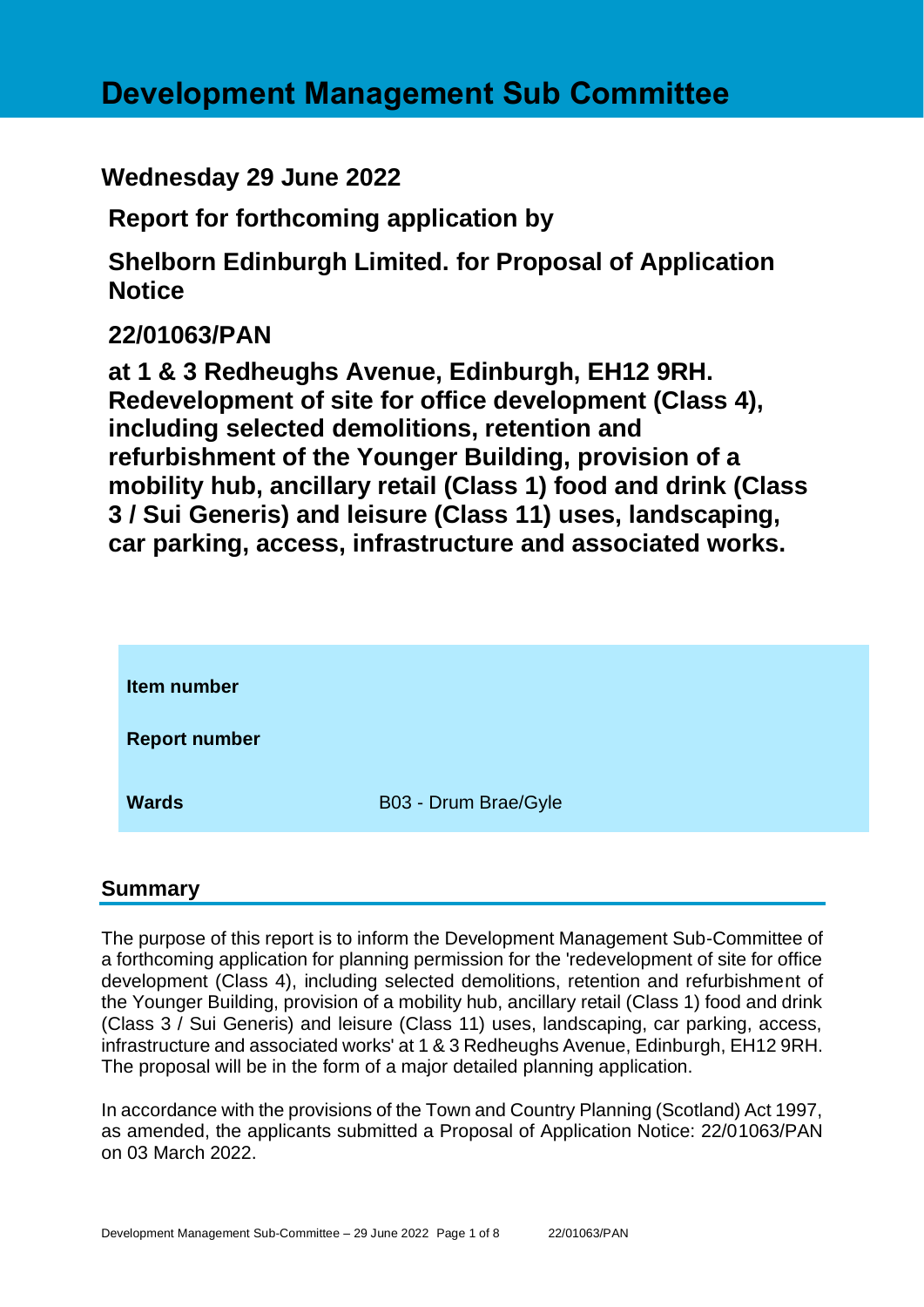# **Links**

**Coalition pledges Council outcomes**

**Single Outcome Agreement**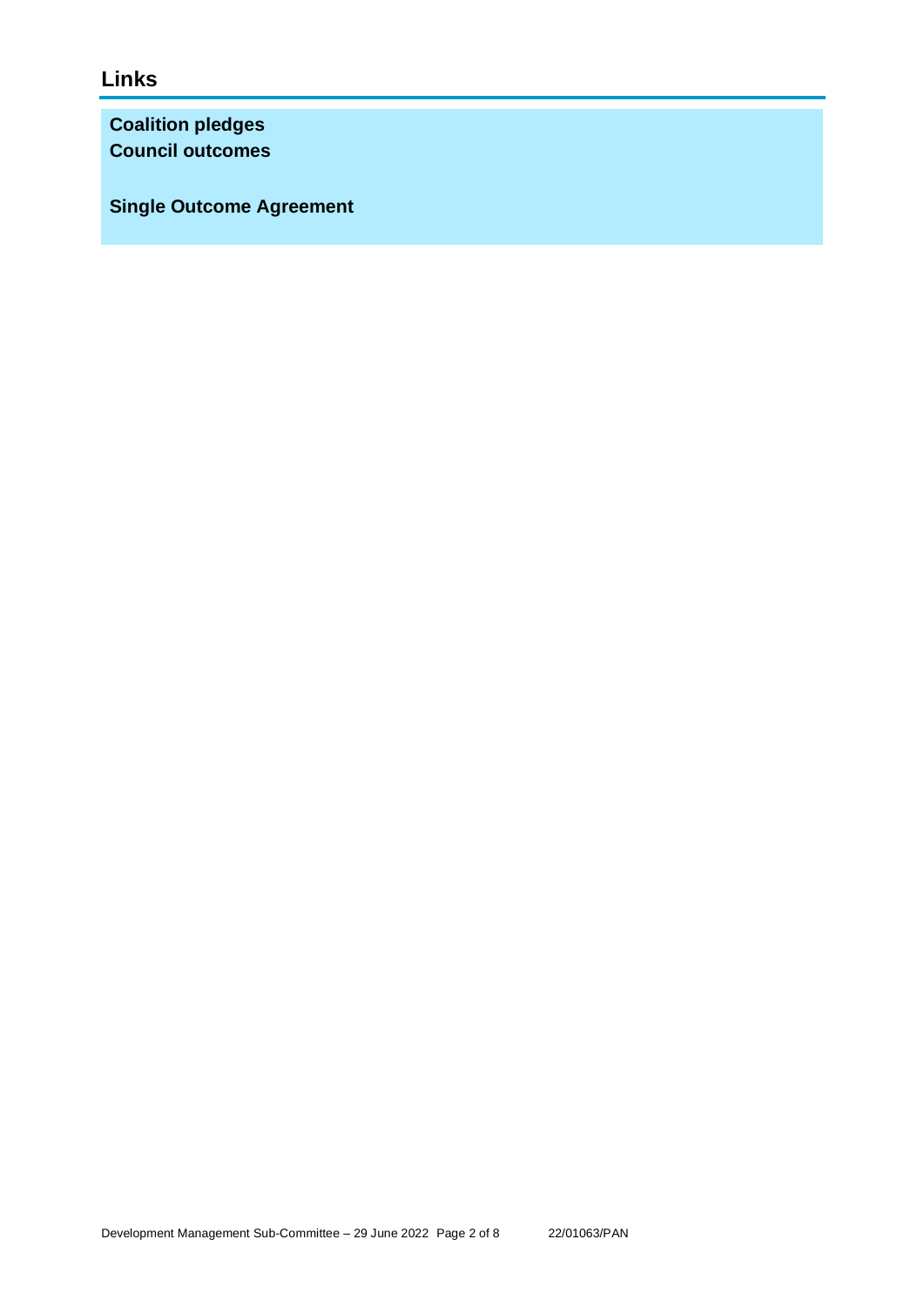## **Recommendations**

**1.1** It is recommended that the Committee notes the key issues at this stage and advises of any other issues.

### **Background**

#### **2.1 Site description**

The site is located to the south of Redheughs Avenue and includes Drummond House and the Younger Building. The site includes areas of hard standing which are used for car parking and a central landscaped green space. Trees and hedges are located around the site's edges and form part of the structural landscape character in the area. The site is currently in business use and the land surrounding is generally within business use. The site is bounded by Redheughs Avenue to the north, Lochside Court to the west, South Gyle Crescent to the east, and neighbouring development to the south which is separated by a tree-lined boundary. In addition to surrounding business and office uses, prominent features in the surrounding area include the Edinburgh Tram line, the city bypass and Edinburgh Park train station.

#### **2.2 Site History**

26 October 1994 - Application granted for approval of some reserved matters listed in Outline consent of April 1994 re siting, access & parking (as amended) at 1 Redheughs Avenue (application reference: 94/01607/REM).

03 November 1998 - Application granted to construct 3 storey office development adjacent to 1 Redheughs Avenue (application reference: 97/03062/FUL).

31 May 2022 - Application submitted for the refurbishment of existing office building, including installation of photovoltaic panels, changes to car parking provision, landscaping, introduction of new bike shelter and associated works at 3 Redheughs Avenue (application reference: 22/02718/FUL). This application is pending consideration.

### **Main report**

#### **3.1 Description Of The Proposal**

The proposal will be for the redevelopment of the site for office development (Class 4), including selected demolitions, retention and refurbishment of the Younger Building, provision of a mobility hub, ancillary retail (Class 1) food and drink (Class 3 / Sui Generis) and leisure (Class 11) uses, landscaping, car parking, access, infrastructure, and associated works.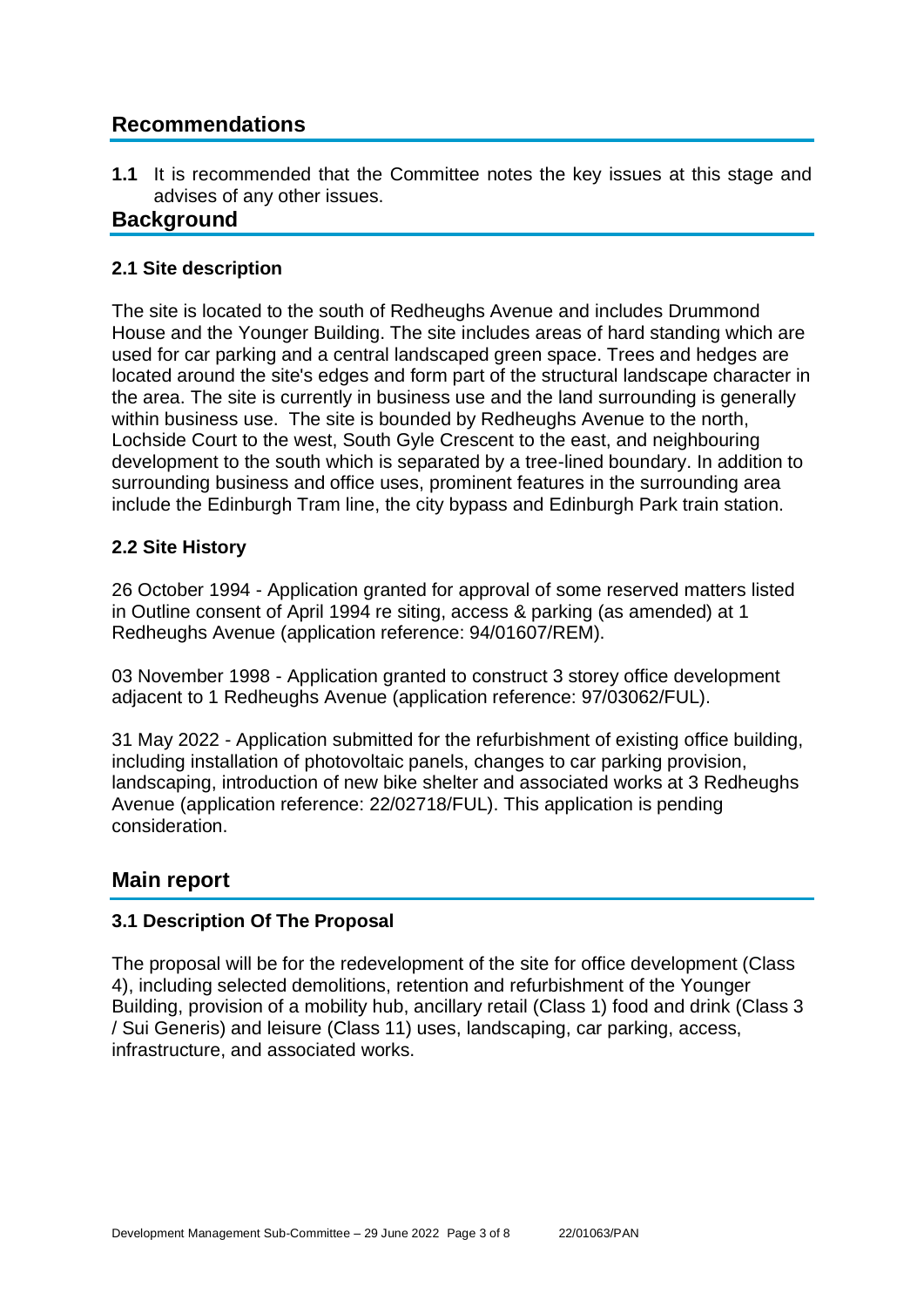#### **3.2 Key Issues**

The key considerations against which the eventual application will be assessed include whether:

#### **a) The principle of the development is acceptable in this location**

The site is identified as being within the urban area and Edinburgh Park/South Gyle in the Edinburgh Local Development Plan (LDP). The site contains an area of open space as identified in the LDP proposals map as well. Any application for this site will have to meet the requirements that are set out in the LDP Development Principles for Edinburgh Park/South Gyle. The LDP vision for this area is 'to create a thriving business and residential community, well integrated with the rest of the city through good public transport, pedestrian and cycle connections, a more balanced mix of uses and facilities and high-quality public realm and green spaces'. In this context, LDP policy Del 4 (Edinburgh Park/South Gyle) will apply to any proposal.

This policy aims to promote a better mix of uses in Edinburgh Park/South Gyle and still retain its important role as a strategic business location. The LDP's ambition for this area is to change the character of the Edinburgh Park/South Gyle area over time from a business dominated environment with limited evening and weekend activity to a thriving mixed use and well-integrated part of the city. The site lies within area EP1 of the Edinburgh Park/South Gyle development principles plan in the LDP which is a 'mixed use area, business, residential and ancillary uses, and commercial hub' and any proposal will be required to demonstrate how it complies with these principles.

Policy Emp 1 (Office Development) states that high quality office development will be supported at strategic centres such as Edinburgh Park/South Gyle and this policy must be considered in any future application.

The impact of the proposal on existing LDP designated open space from any development proposal would need to be considered in the context of policy Env 18 (Open Space Protection) which sets out the criteria for proposals where any loss is proposed.

The LDP is now over five years old, therefore should the applicant submit a planning application prior to the adoption of City Plan 2030, consideration would also need to be given to the 13 principles of sustainable development that are outlined in Scottish Planning Policy.

#### **b) The design, scale and layout are acceptable within the character of the area; and does the proposal comply with the design policies of the Local Development Plan**

The applicant will be required to comply with all relevant design policies within the LDP as well as guidance where applicable, such as the Edinburgh Design Guidance. A design and access statement will be required to support the application as well as visual impact information in which viewpoints will require to be identified and assessed. The site contains an established landscape structure in the form of trees and hedges at boundaries and these must be considered in any proposal.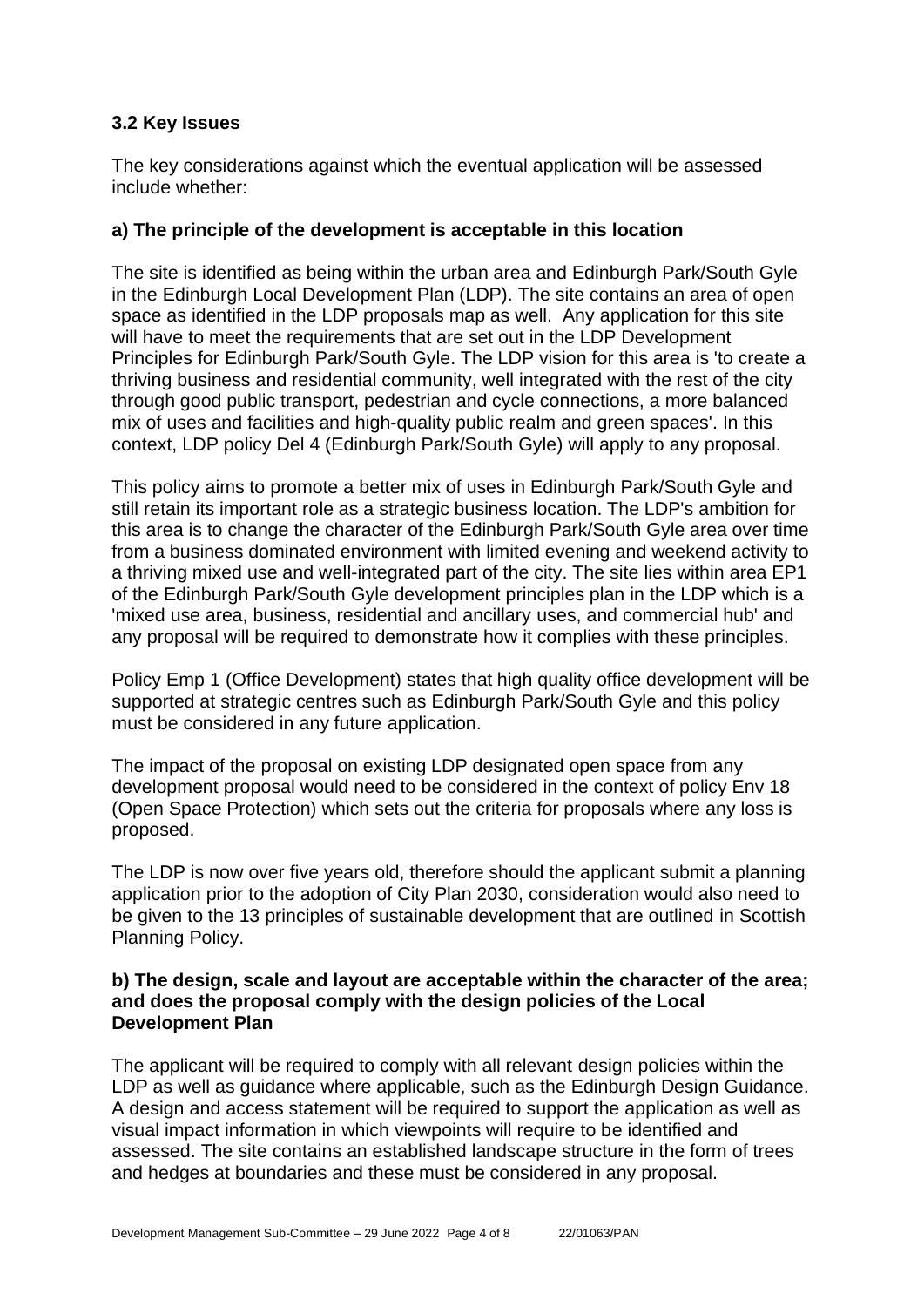#### **c) Access arrangements are acceptable in terms of road safety and public transport accessibility**

The proposal shall have regards to LDP transport policies, the Council's parking standards, and Edinburgh Street Design Guidance. The applicant will be required to provide transport information to demonstrate how the proposal prioritises active travel and is aligned with parking standards, including service arrangements and cycle parking provision.

#### **d) There are any other environmental factors that require consideration**

The applicant will be required to submit sufficient information to demonstrate that the proposal complies with the LDP, and that site can be developed without having an unacceptable detrimental impact on the environment. In order to support the application, the following documents are anticipated:

- − Pre-Application Consultation report;
- − Planning Statement;
- − Design and Access Statement;
- − Townscape or Landscape and Visual Impact Assessment;
- − Sustainability Form S1 and sustainability information;
- − Transport Information;
- − Ecology information;
- − Waste management information;
- − Flooding risk and drainage information and
- − Noise/air quality information.

The above is not an exhaustive list and other supporting details or assessments may be identified prior the application being submitted or during the application assessment stage.

The proposal will need to be screened for an Environmental Impact Assessment.

#### **3.3 Assessment**

This report highlights the main issues that are likely to arise in relation to the various key considerations. This list is not exhaustive and further matters may arise when the new application is received, and consultees and the public have the opportunity to comment.

#### **Financial impact**

**4.1** The forthcoming application may be subject to a legal agreement.

#### **Risk, Policy, compliance and governance impact**

**5.1** Provided planning applications are determined in accordance with statutory legislation, the level of risk is low.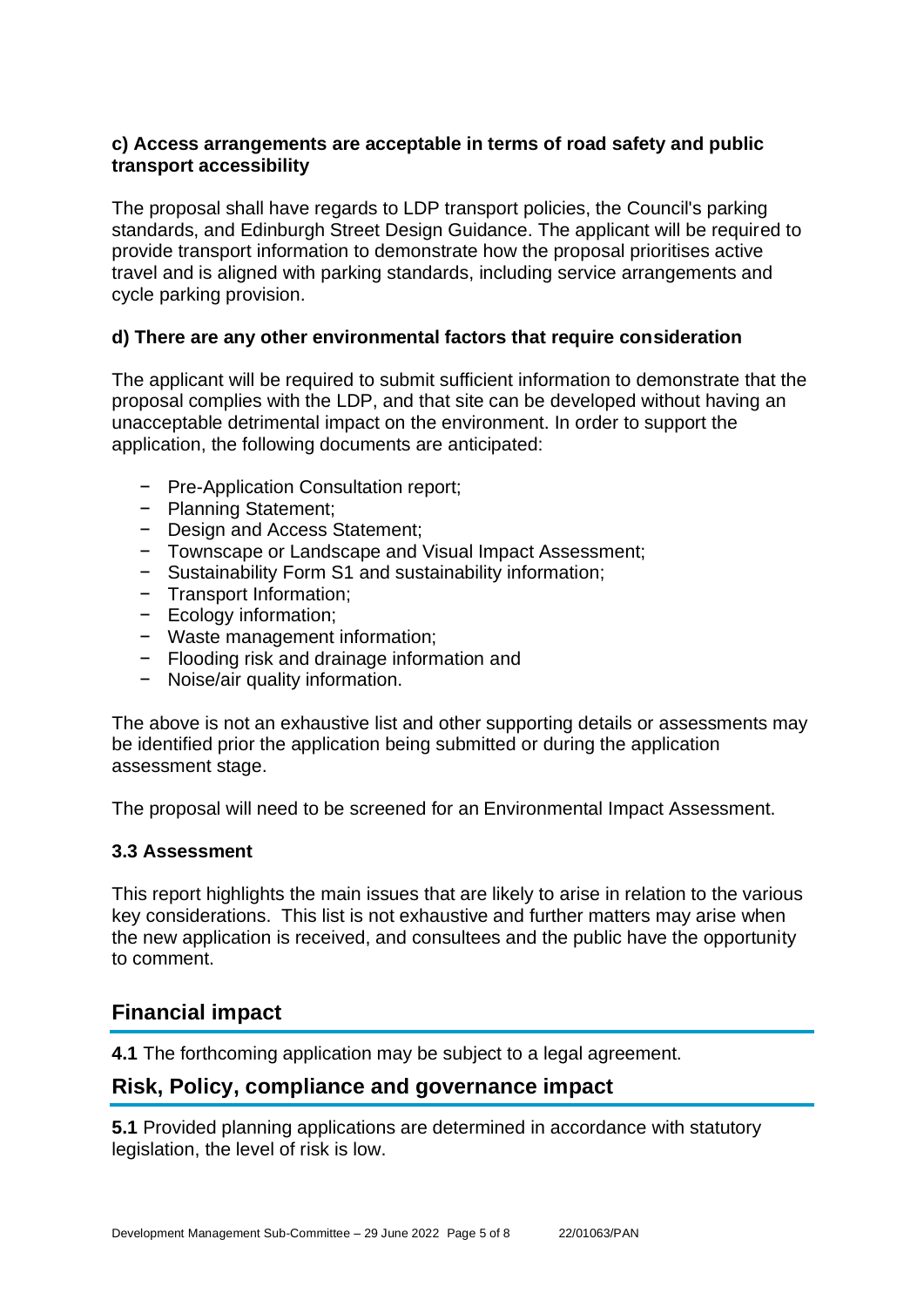# **Equalities impact**

**6.1** This is a pre-application report. When a planning application is submitted it will be assessed in terms of equalities and human rights.

### **Sustainability impact**

**7.1** A sustainability statement will need to be submitted with the application.

### **Consultation and engagement**

#### **8.1 Pre-Application Process**

There is no pre-application process history.

#### **8.2 Publicity summary of representations and Community Council comments**

In light of the ongoing Covid-19 situation, Scottish Government guidance on preapplication consultation makes provision for public consultation to be carried out without the need for a face-to-face public event.

Following receipt of the proposal of application notice (PAN) the applicant has stated their intention to hold two formal public consultation events, in the form of online exhibitions. The events will be hosted at:

www.edinburghgreen.consultationonline.co.uk. The dates of these events are still to be confirmed. An advertisement will be placed in the local press advertising the online events at least 7 days beforehand.

The applicant notes in the PAN application form that Corstorphine Community Council; Ratho and District Community Council; Sighthill, Broomhouse and Parkhead Community Council; Stenhouse and Saughton Mains and Whitson Community Council have received notification of the PAN.

The following local ward councillors were notified of the PAN on 03 March 2022:

- − Drum Brae/Gyle Ward Councillors Claire Bridgman, Mark Brown and Robert Aldridge;
- − Almond Ward Councillors Graham Hutchison, Kevin Lang, Louise Young and Norrie Work;
- − Sighthill / Gorgie Ward Councillors Ashley Graczyk, Catherine Fullerton, Denis Dixon and Donald Wilson;
- − Corstrophine / Murrayfield Ward Councillors Robert Aldridge, Claire Bridgman and Mark Brown.

The results of this consultation will be submitted with the future planning application as a Pre-application Consultation (PAC) Report.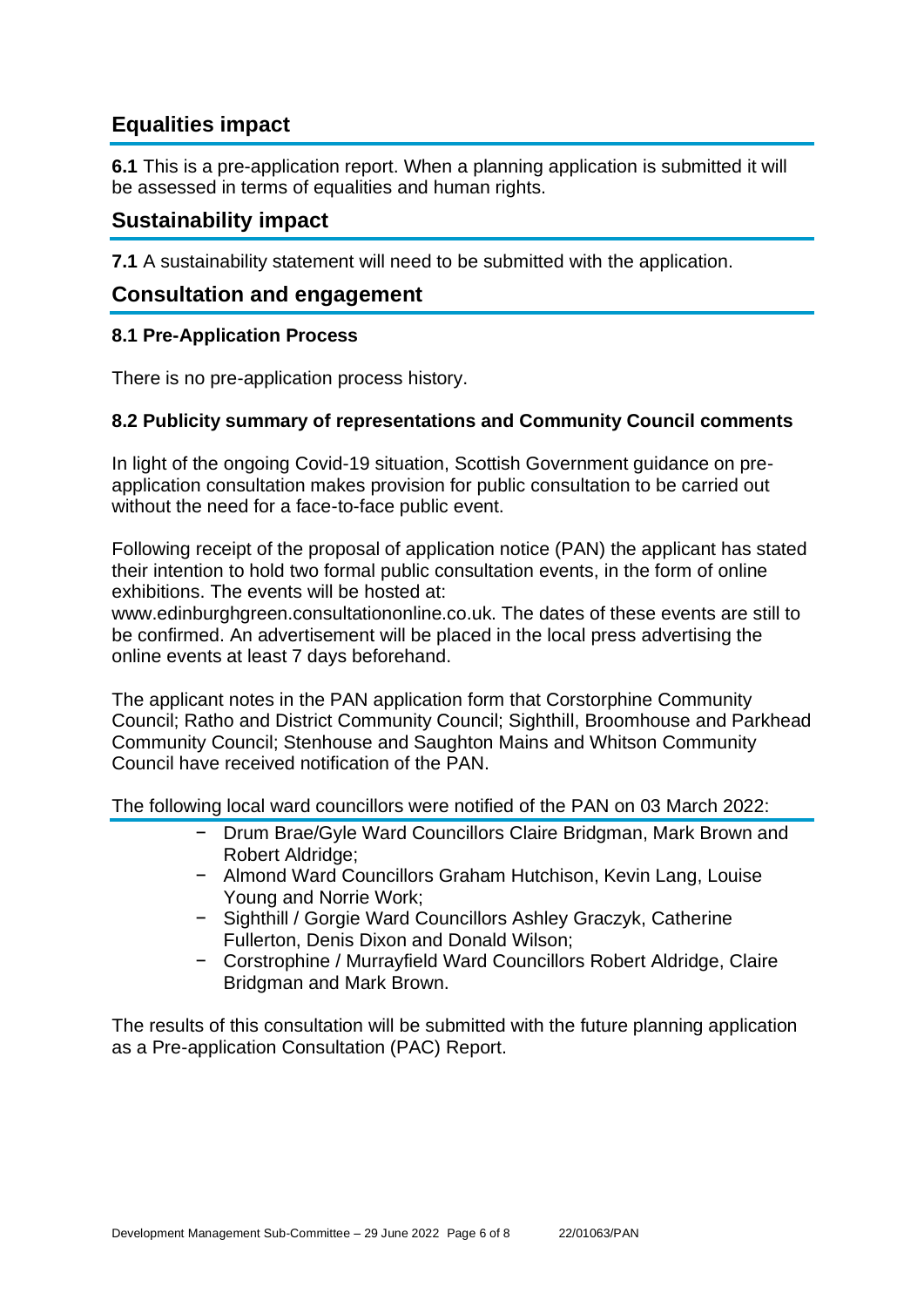## **Background reading/external references**

- To view details of the proposal of Application Notice go to
- [Planning and Building Standards online services](https://citydev-portal.edinburgh.gov.uk/idoxpa-web/search.do?action=simple&searchType=Application)
- [Planning guidelines](http://www.edinburgh.gov.uk/planningguidelines)
- [Conservation Area Character Appraisals](http://www.edinburgh.gov.uk/characterappraisals)
- [Edinburgh Local Development Plan](http://www.edinburgh.gov.uk/info/20164/proposed_local_development_plan/66/local_development_plan)

**David Givan Chief Planning Officer** PLACE The City of Edinburgh Council

Contact: Adam Gloser, Planning Officer E-mail:adam.gloser@edinburgh.gov.uk Tel: